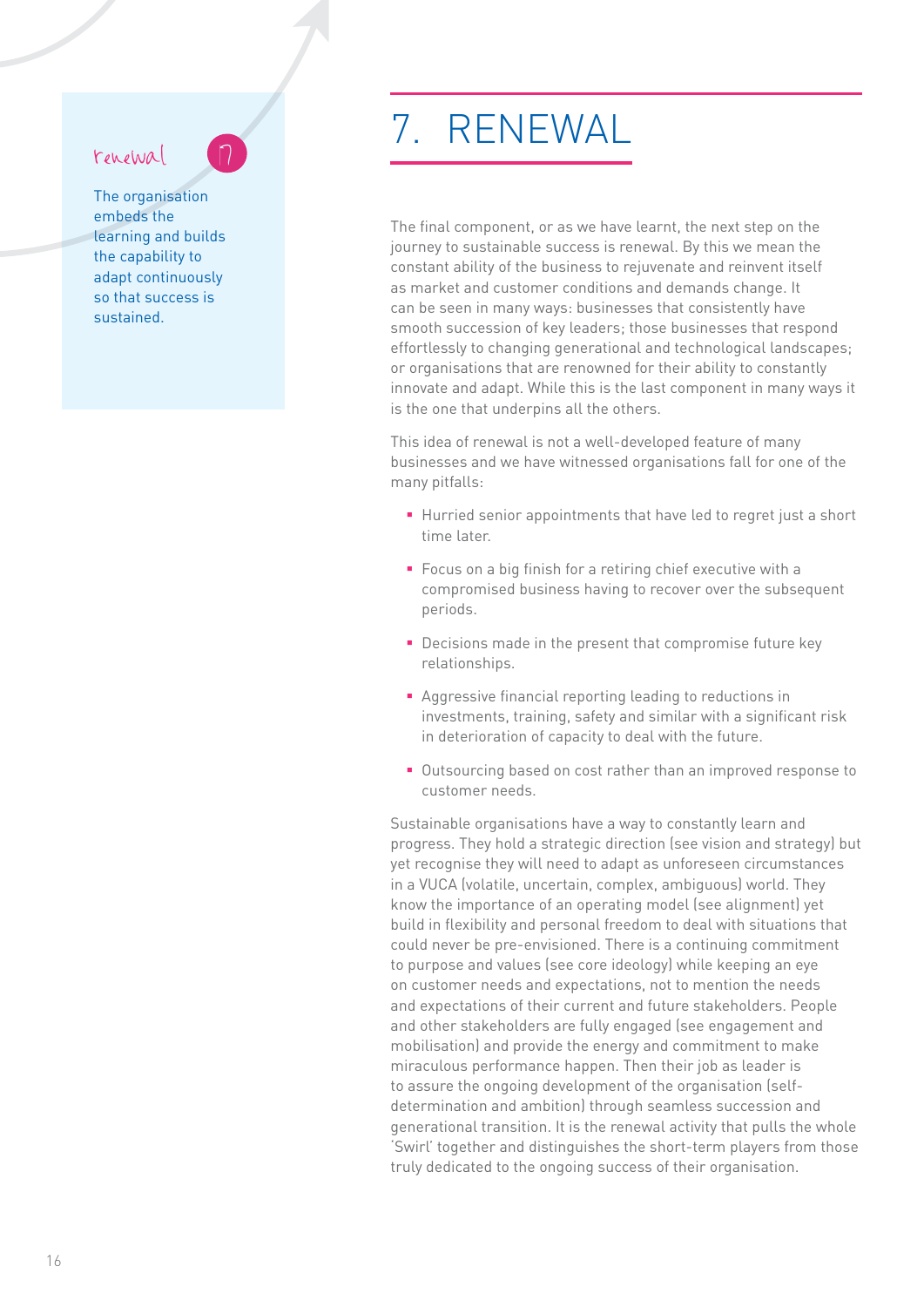Because of the criticality of leadership to the whole sustainable model, the approach to succession at the top-most levels of organisations needs careful consideration. Too often succession planning is left to the identification of an individual who would take over in an emergency plus a further nomination for a more permanent appointment if time permits. The former will have been judged as having sufficient skills to act in the interim and the latter probably with development needs in order to be able to step up at the right time. Under the guise of good governance the board will then take a role in ensuring any internal candidates are benchmarked against the talent available in the market and routinely pitched against external candidates for the most senior roles.

Effective succession is not just a process. It needs a culture that enables everyone to address "what next?" for themselves and their teams. Even so, we believe the process can be improved and the risk of a poor appointment managed better through ensuring the current leadership creates a space to examine succession regularly. Not the last item at the end of a crowded management agenda, but a dedicated event to look at:

- Existing team dynamics to ensure that open conversations are possible on personal ambitions, strengths and areas needing development
- Realistic time scales for service from existing executives
- Likely needs of the future business and skills required for ongoing success
- Risks associated with the appointment of each potential successor
- Plans to socialise the leadership behaviours required to lead the business beyond the term of any individual.

Whether the new leader comes from inside or outside the organisation, companies that plan for CEO succession more carefully are more likely to be better performing companies in general<sup>[9]</sup>. Therefore, much rests on the confidence of the existing leadership to express a view of what will work for them without fear of accelerating their exit! A trusting, if challenging, relationship between the CEO and the board will be a pre-requisite for these discussions to take place as part of the regular board interactions.

Taking an even longer-term view, we believe that there is much to be gained by examining a cohort from each generation to create time and space for future succession conversations. Not the traditional high-performance programmes but a deliberate process of engaging people from across the business in activities that are outside of their normal day to day activities.

*'We see the appointment of our chairman as critical and whether internal or external, we ensure that not only do they have the skills and character for the role, they share our ambition to ensure that the business endures, whatever!'*